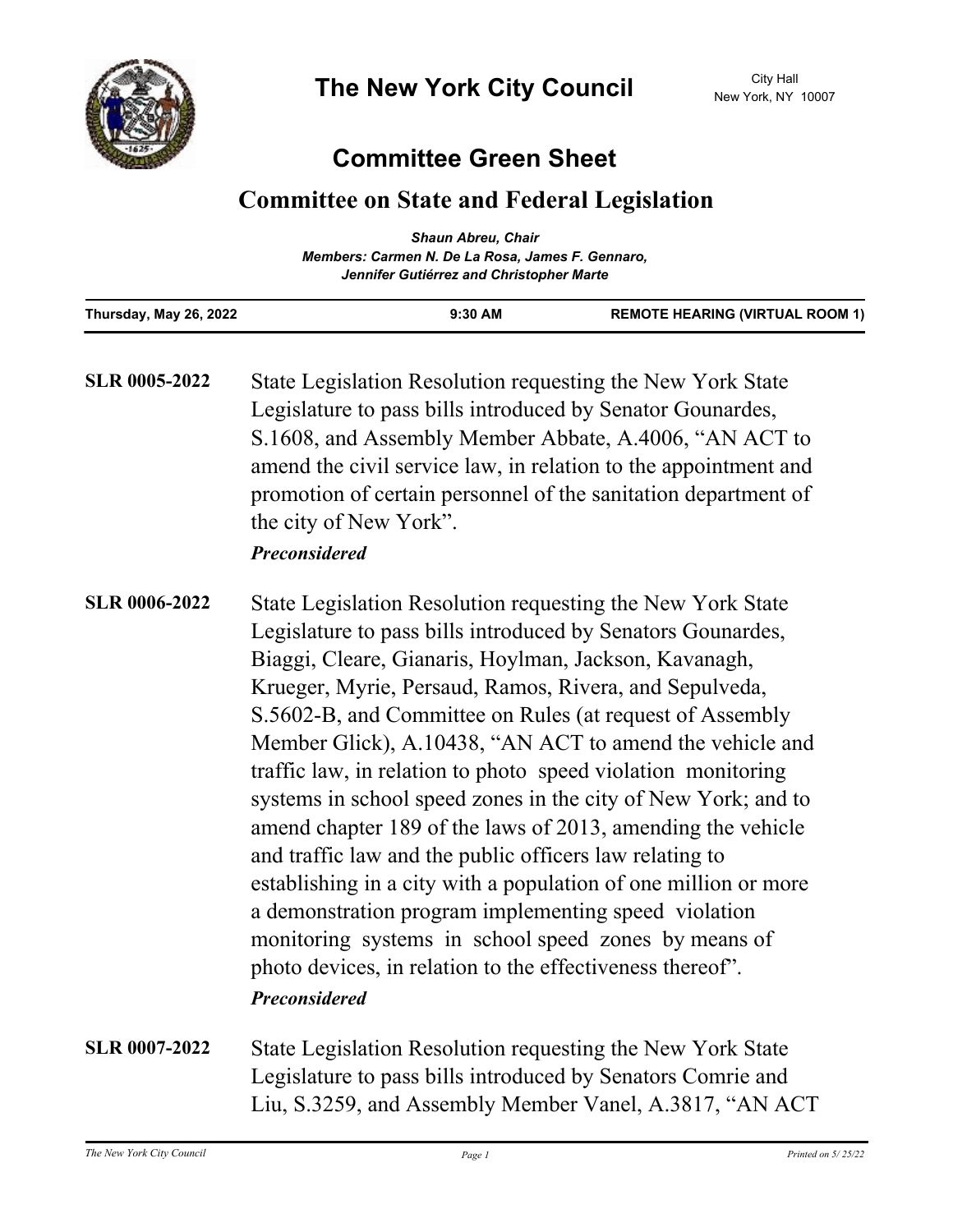to amend the administrative code of the city of New York and the Vehicle and traffic law, in relation to increasing the fine for tractor-trailer combinations that park on residential streets overnight".

*Preconsidered*

- State Legislation Resolution requesting the New York State Legislature to pass bills introduced by Senator Addabbo, S.9125, and Committee on Rules (at request of Assembly Member Abbate), A.10373, "AN ACT to amend the administrative code of the city of New York, in relation to the pensionable earnings of first grade police officers". **SLR 0008-2022** *Preconsidered*
- State Legislation Resolution requesting the New York State Legislature to pass bills introduced by Senator Bailey, S.9327, and Committee on Rules (at request of Assembly Member Abbate), A.10360, "AN ACT to amend the retirement and social security law, in relation to allowing certain members of the New York city police pension fund to borrow from contributions". **SLR 0009-2022**

## *Preconsidered*

State Legislation Resolution requesting the New York State Legislature to pass bills introduced by Senator Jackson, S.9068-B, and Committee on Rules (at request of Assembly Member De Los Santos), A.10285-B, "AN ACT authorizing the city of New York to discontinue the use as parkland of a portion of real property in the county of New York and to grant easements to the metropolitan transportation authority so that it may make handicapped accessible improvements and upgrades to the New York city transit authority 168 Street transit station". **SLR 0010-2022**

*Preconsidered*